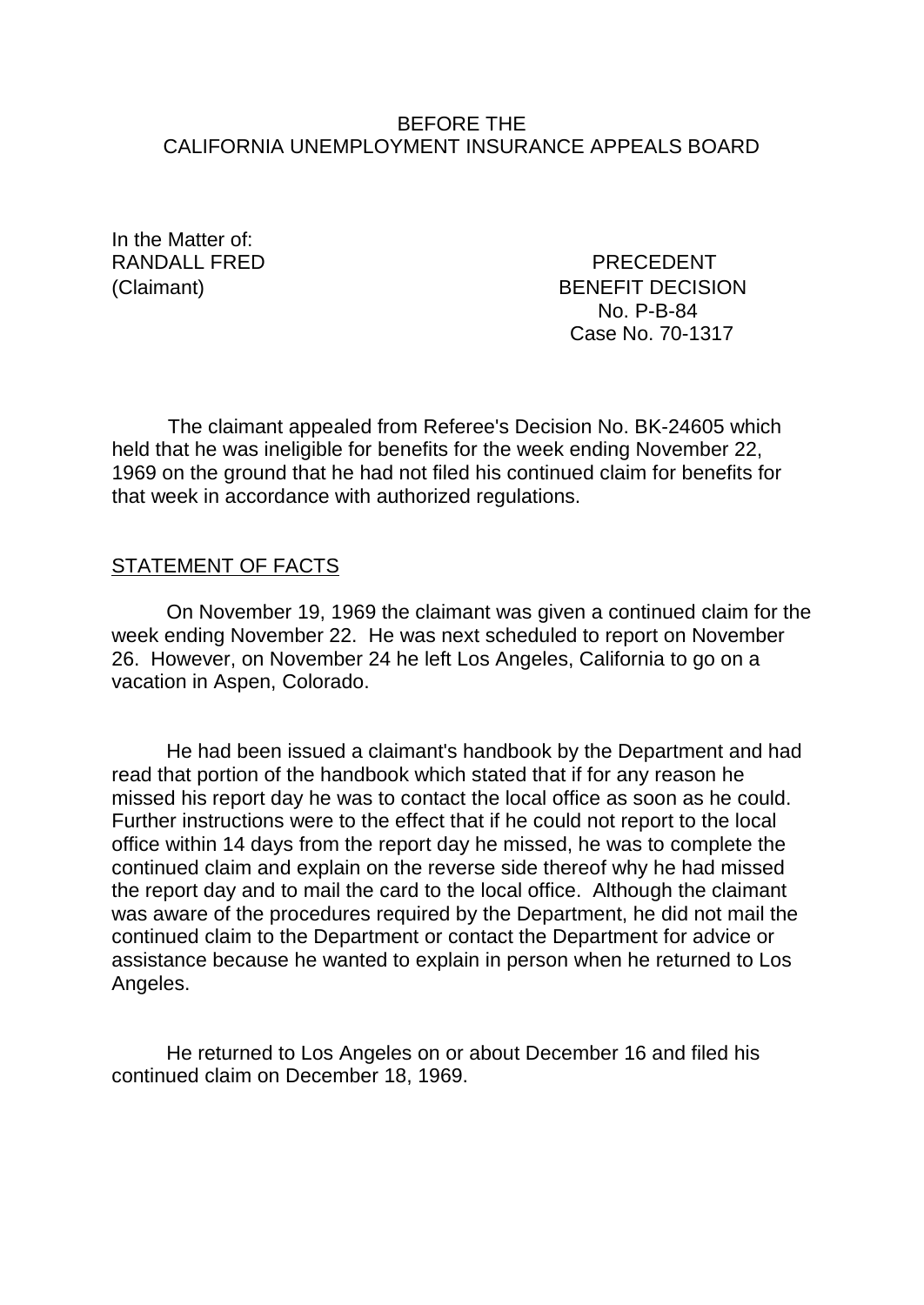# REASONS FOR DECISION

Section 1253 of the Unemployment Insurance Code establishes the conditions which must be met by a claimant to become eligible to receive benefits with respect to any week of unemployment. One of these statutory conditions is that a claim for benefits with respect to such a week has been made "in accordance with authorized regulations." This provision is implemented in part by Director's Regulations 1253-5 (Section 1253-5, Title 22, California Administrative Code), and 1326-4(b) (Section 1326-4(b), Title 22, California Administrative Code). These sections read as follows:

"1253-5. Week--Failure to Report. An individual who fails to file his claim for a week of continued unemployment on his regular report day may file such claim within 14 days of his report date, providing good cause for such failure is found to exist and that such good cause existed throughout the period during which such individual failed to report."

"1326-4. (b) In order to maintain eligibility for filing continued claims for benefits during a continuous period of unemployment, the claimant must file continued claims at intervals of not more than one week, or such other interval as the Department shall require, unless the claimant shows good cause for his delay in filing his continued claim."

Section 309 of the Unemployment Insurance Code empowers the Appeals Board to entertain a protest to a proposed Director's Regulation and to approve or reject it after a hearing. In Disability Decision No. D-329 the question whether the Appeals Board has power to invalidate a Director's existing Regulation in a proceeding other than the special one established by section 309 was considered exhaustively. It was determined that the board did have such power. It was there concluded:

". . . we think it necessarily follows from the obligation imposed upon the Board to decide disputes in such manner as to ascertain the substantial rights of the parties, that if a particular rule or regulation of the Director is found to impinge upon those rights, the implied power must be vested in this Appeals Board to declare such rule invalid . . . .it is our considered conclusion that the Appeals Board has the power, authority and duty to declare the subject section of the Administrative Code defining a hospital to be unreasonable, invalid and in derogation of the rights of this particular claimant under the Act, should it so find."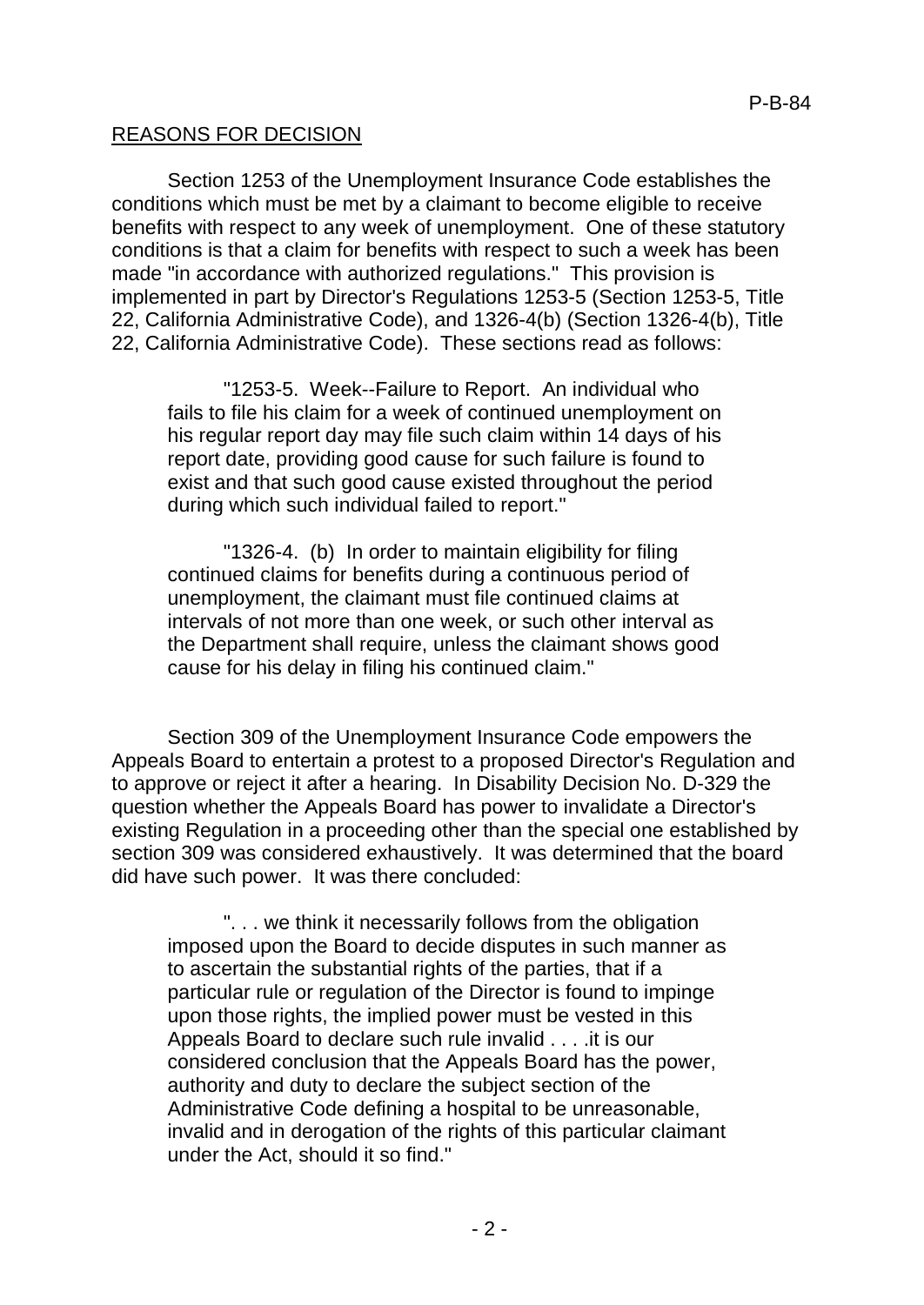It is well settled that a tribunal of appropriate jurisdiction is empowered to set aside an administrative regulation which is illegal in the sense that it is not in accordance with constitutional or general law (2 Am. Jur. 2d 496, Adm. Law, sec. 646), or the specific statutory enactment it purports to implement. (Whitcomb Hotel v. California Employment Commission (1944), 24 Cal. 2d 753, 151 P. 2d 233) It is also established that such a tribunal may set aside a regulation which is arbitrary, unreasonable or discriminatory, because such a regulation is, in the legal usage of the term, an abuse of administrative discretion and, accordingly, an unlawful exercise of administrative power. (2 Am. Jur. 2d 131, Adm. Law, sec. 303) In our opinion, neither Regulation 1253-5 nor Regulation 1326-4(b) are illegal in the sense first above stated, nor is Regulation 1326-4(b) unlawful in the second stated sense, but we do consider 1253-5 unlawful in such second sense and therefore invalid.

On the basis of a comprehensive review of the case law in the United States, it has been said of administrative regulations and their legality and propriety:

"Administrative agencies may not act arbitrarily and capriciously in the enactment of rules and regulations in the exercise of their delegated powers. . . . an administrative regulation must be reasonable in order to be valid. Regulations which are arbitrary or unreasonable will not be sustained or enforced but will be set aside by the courts." (2 Am. Jur. 2d 131, Adm. Law, sec. 303)

\* \* \*

"The question whether a specific act is or is not arbitrary, capricious, unreasonable, or an abuse of discretion can only be determined in light of the particular functions and powers of the specific agency involved and the totality of the particular fact situation. . . ." (2 Am. Jur. 2d 507, Adm. Law, sec. 651)

California follows the general rule that an unreasonable administrative regulation is unlawful and may be invalidated by a tribunal of appropriate jurisdiction. In Sandstrom v. California Horse Racing Board (1948), 31 Cal. 2d 401; 189 P. 2d 17, the California Supreme Court said:

"Whether the regulation is reasonable depends on the character or nature of the condition to be met or overcome."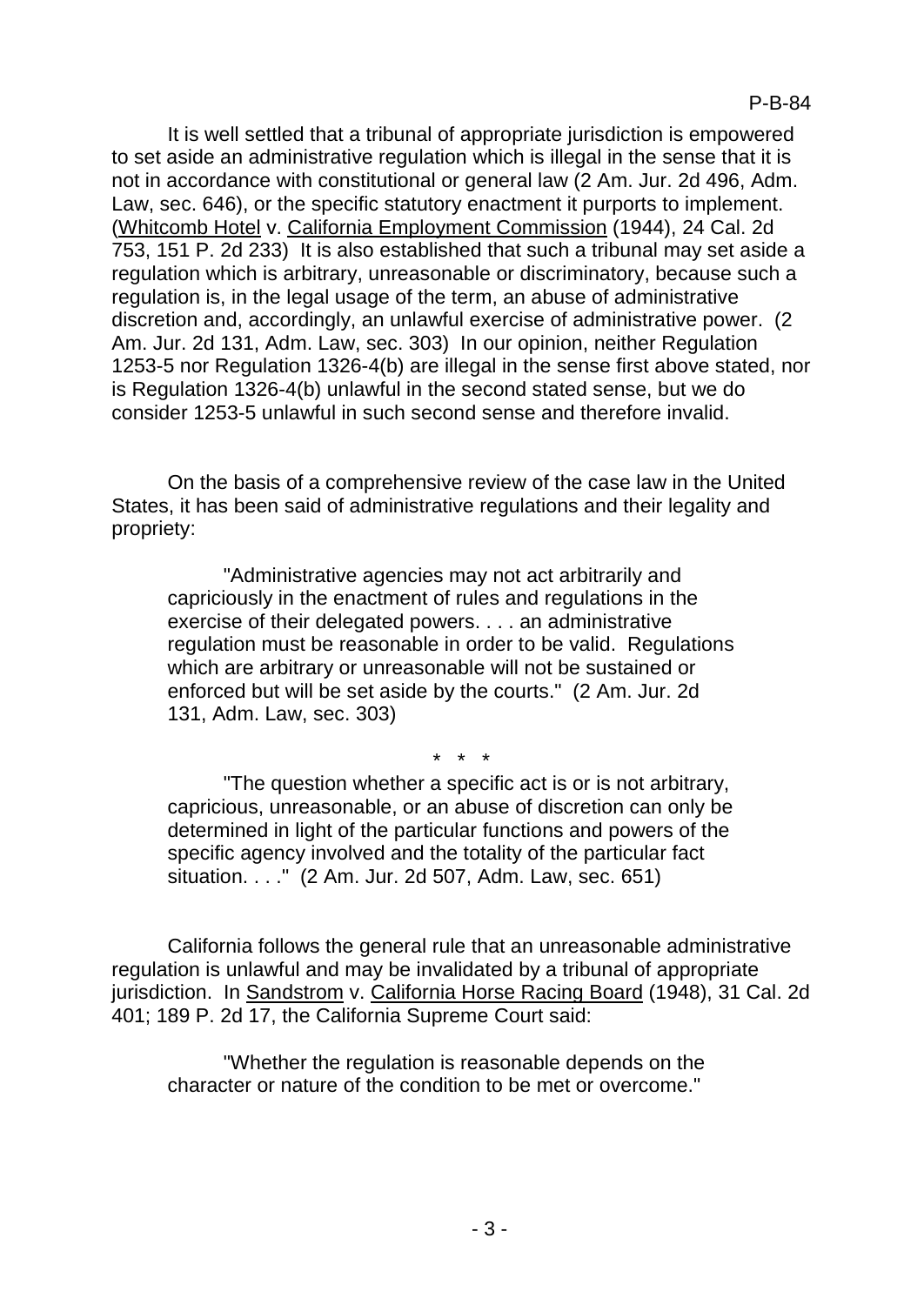Regulation 1253-5 and Regulation 1326-4(b) have two purposes which are well within the intendment of section 1253 of the Unemployment Insurance Code. One of these purposes is to assure prompt payment of benefits to claimants who attend to their benefit claims with reasonable diligence. Because the right to claim benefits must at some point of time be brought to an end if eventual clogging of the claims process by a congestion of stale claims is to be avoided, the other purpose is to cut off the right to claim benefits of claimants who have not attended to their claims with reasonable diligence. In this view, Regulations 1253-5 and 1326-4(b) are aimed at the forgetful, careless, procrastinating, or otherwise imprudent claimant who overlooks, neglects, or disregards his responsibilities as a benefit claimant. It is not directed against the claimant mindful of those responsibilities and ready and willing to comply with them, but prevented from doing so by force of circumstances which he cannot overcome.

It is apparent to this board that Regulation 1253-5 is arbitrary and unreasonable. It arbitrarily fixes at 14 days the period for which good cause will excuse delay in filing a continued claim. Such a limitation, if upheld, would serve as an absolute bar to the receipt of benefits by claimants who had absolutely no means of filing a claim within the prescribed time. An example might be an individual who, due to injuries incurred in an accident while driving to a department office on his weekly report date, remained in a coma for 15 days thereafter. We cannot sanction such a result, and we conclude that Regulation 1253-5 is invalid and that it must be and is hereby set aside.

Although we have found the regulation to be invalid by placing an absolute limitation of 14 days within which the continued claim must be filed, it is necessary to determine whether the claimant has shown good cause for his delay in filing the claim under the provisions of section 1326-4(b) of the regulations. Good cause is not defined in the code. The courts have not pressed a rigorous definition of it. For example, in Merritt-Chapman & Scott Corporation v. Industrial Accident Commission (1936), 6 Cal. 2d 314 at 317 the court stated: "What constitutes 'good cause' depends largely upon the circumstances of each case. The term is relative."

In Syrek v. California Unemployment Insurance Appeals Board, 54 C. 2d 519 at 529, the court stated: "We believe that the term good cause as used in the statute means an adequate cause, a cause that comports with the purpose of the Unemployment Insurance Code and with other laws."